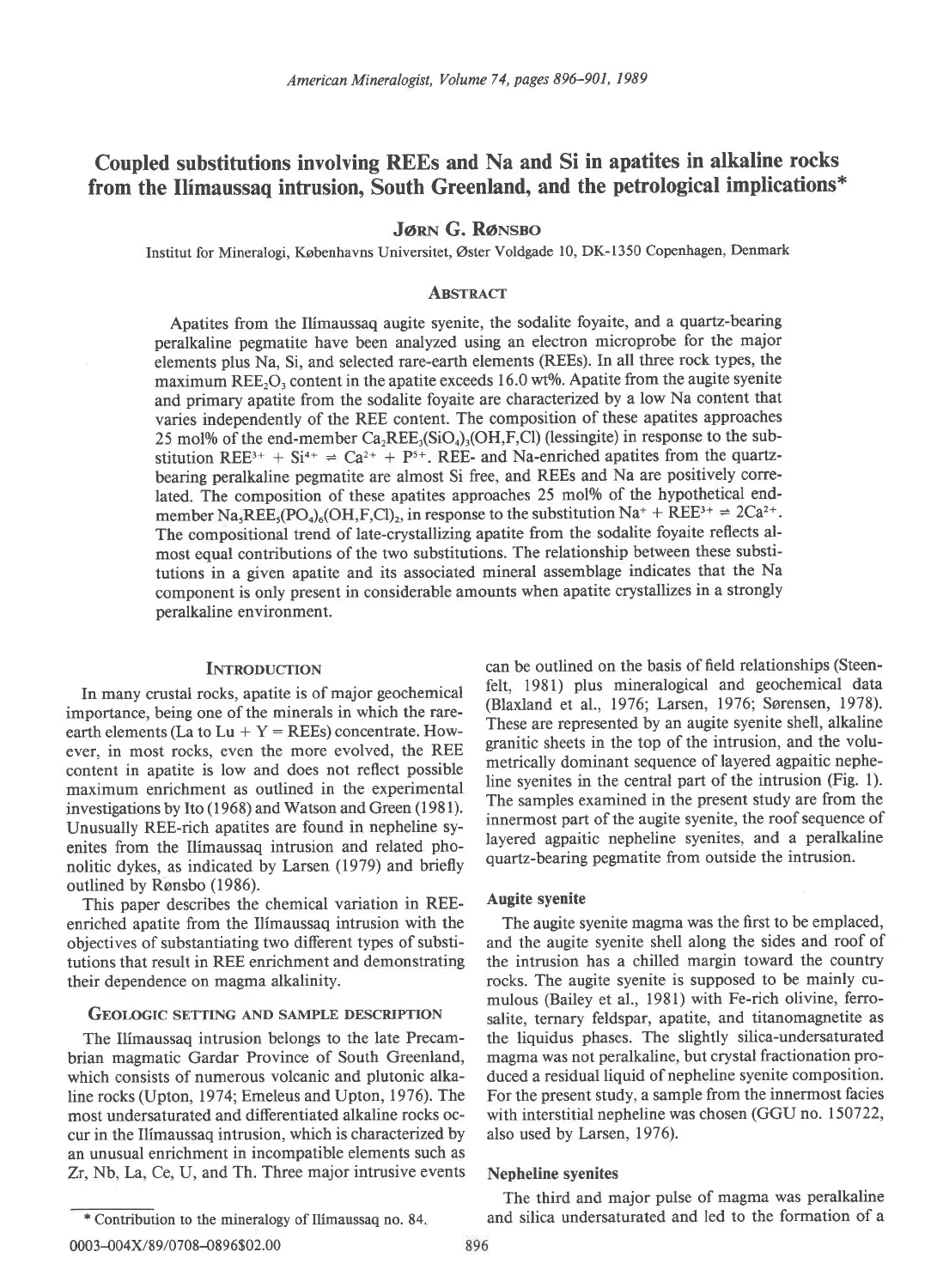|                                | This paper   | Young et al.<br>(1969) | Rogers et al.<br>(1984) | Roeder et<br>al. (1987) |
|--------------------------------|--------------|------------------------|-------------------------|-------------------------|
| $La_2O_3$                      | 0.474(0.015) | 0.493                  | 0.416                   | 0.414                   |
| Ce <sub>2</sub> O <sub>3</sub> | 0.563(0.022) | 0.550                  | 0.517                   | 0.505                   |
| $Pr_3O_3$                      | 0.040(0.007) | < 0.117                | 0.050                   | 0.069                   |
| Nd <sub>2</sub> O <sub>3</sub> | 0.148(0.007) | 0.233                  | 0.150                   | 0.151                   |
| Sm <sub>2</sub> O <sub>3</sub> | 0.024(0.007) | 0.035                  | < 0.006                 | 0.019                   |
| $Dy_2O_3$                      | 0.017(0.006) | 0.017                  | 0.026                   | 0.021                   |
| $Yb_2O_3$                      | 0.007(0.007) | 0.006                  | 0.011                   | 0.006                   |
| $Y_2O_3$                       | 0.093(0.005) | 0.097                  | n.d.                    | 0.072                   |

TABLE 1. REEs (wt%) in Durango apatite

Note: This paper, electron-microprobe analysis. Young et al. (1969); DM-A, optical spectography (analyst N. M. Conklin). Rogers et al. (1984), protoninduced X-ray emission. Roeder et al. (1987), proton-induced X-ray emission. Standard deviations in parentheses.

layered series of cumulus miaskitic and agpaitic nepheline syenites in which a roof sequence (pulaskite, foyaite, sodalite foyaite, and naujaite), a floor sequence (kakortokite), and a "sandwich" sequence (lujavrite) can be discerned (Fig. l).

The roof sequence is generally thought to have formed by successive downward crystallization from a single magma (Ferguson, 1964; Larsen, 1976; Larsen and Sørensen, 1987) that became more and more differentiated and volatile rich. During the early stage of crystallization, the anhydrous high-temperature liquidus mineral assemblage included alkali feldspar, hedenbergite, fayalite, titanomagnetite, and apatite (Larsen, 1976). These minerals constitute the major part of the pulaskite and foyaite. Sodalite and nepheline were added to the liquidus mineral assemblage in the sodalite foyaite and naujaite (Larsen, 1976). During the formation of the roof sequence, hedenbergite, fayalite, and titanomagnetite reacted and were replaced by alkali amphibole, aegirine, and aenigmatite. These phases are the dominant Fe-bearing silicates in the sodalite foyaite and naujaite, where the mafic high-temperature liquidus minerals only occur in minor amounts  $($  1 vol%, Larsen, 1976). A sodalite foyaite sample (GGU no. 149532) with an exceptionally high content of the anhydrous high-temperature liquidus mineral assemblage was chosen for study. This sample was also analyzed by Larsen (1976).

#### Quartz-bearing peralkaline pegmatite

The sample examined (GGU no. 177244) is from one of two pegmatite veins, approximately 20 m long and up to 10 cm thick, in a fine-grained granite close to the contact between the Ilimaussaq intrusion and the basement in the Kangerdluarssuk fjord area (H. Bohse, personal communication). Both veins are surrounded by distinct fenitization zones. The vein from which sample GGU no. 177244 was taken has a S-mm-thick melanocratic border zone dominated by aegirine, and a central zone containing up to 2-cm-long aegirine crystals. The central zone is dominated by fine-grained euhedral albite and subordinate amounts of K-feldspar, apatite, aegirine, and thorite, which are poikilitically enclosed in anhedral eudialyte and quartz. In some parts of the vein, arfvedsonite occurs as



PEGMATITIC BORDERS

Fig. l. Diagrammatic E-W cross section of the southern part of the Ilimaussaq intrusion (modified after Andersen et al., 1981).

interstitial grains and as a replacement of aegirine. The veins are inferred to be hybrids formed of partly mobilized basement granite and a peralkaline liquid (H. Bohse, personal communication).

# ANALYTICAL METHODS. APATITE OCCURRENCE. AND APATITE CHEMISTRY

# Analytical methods

The apatites were analyzed on a JEOL 733 Superprobe using the JEOL software PACX-M for instrumental control and ZAF correction. The analyses were performed at 15 kV, and with a beam current of 15-60 nA. The following spectral lines and standards were used:  $PK\alpha$ ,  $CaK\alpha$ ,  $FK\alpha$ , Wilbuforce apatite;  $SiKa$ , wollastonite; Na $Ka$ , jadeite; CeLa, CeO<sub>2</sub>; LaLa, silicate glass containing 18.0 wt% La<sub>2</sub>O<sub>3</sub>; PrL $\beta$ , Pr<sub>3</sub>Ga<sub>5</sub>O<sub>12</sub>; NdL $\alpha$ , Nd<sub>3</sub>Ga<sub>5</sub>O<sub>12</sub>; SmL $\alpha$ ,  $SmFeO<sub>3</sub>; DyL<sub>\alpha</sub>$  and YbL $\alpha$ , synthetic glass standards (Drake and Weill, 1972);  $YL\alpha$ ,  $Y_3Al_5O_{12}$ . The net peak intensities were corrected for peak-peak overlap, as well as peak interference on background positions. Durango apatite (Young et al., 1969) and a number of synthetic glass standards prepared by Drake and Weill (1972) have been analyzed many times during a one-year period, and the reproducibility of the results listed in Tables 1 and 2 is very good. The synthetic glass standards prepared by Roeder (1985) have been analyzed only once, collecting counts for 10 s on each of 60 points. For that reason, only results for the low-REE-concentration glass (no. S-253)

TABLE 2. REEs (wt%) in Drake and Weill glasses

|                                | This paper | Drake and Weill (1972) | Roeder |        |
|--------------------------------|------------|------------------------|--------|--------|
|                                |            | а                      |        | (1985) |
| $La_2O_3$                      | 4.39(0.05) | 4.28                   | 4.59   | 4.22   |
| Ce <sub>2</sub> O <sub>3</sub> | 3.96(0.11) | 4.00                   | 4.30   | 3.84   |
| $Pr_2O_3$                      | 4.18(0.07) | 4.44                   | 4.60   | 4.28   |
| Nd <sub>2</sub> O <sub>3</sub> | 4.11(0.13) | 4.26                   | 4.20   | 4.26   |
| Sm <sub>2</sub> O <sub>3</sub> | 4.44(0.05) | 4.26                   | 4.31   | 4.38   |

Note: This paper, electron-microprobe analysis. Drake and Weill (1972); a, nominal wt% from initial weighing; b, neutron activation analysis. Roeder (1985), electron-microprobe analysis. Standard deviations in parentheses.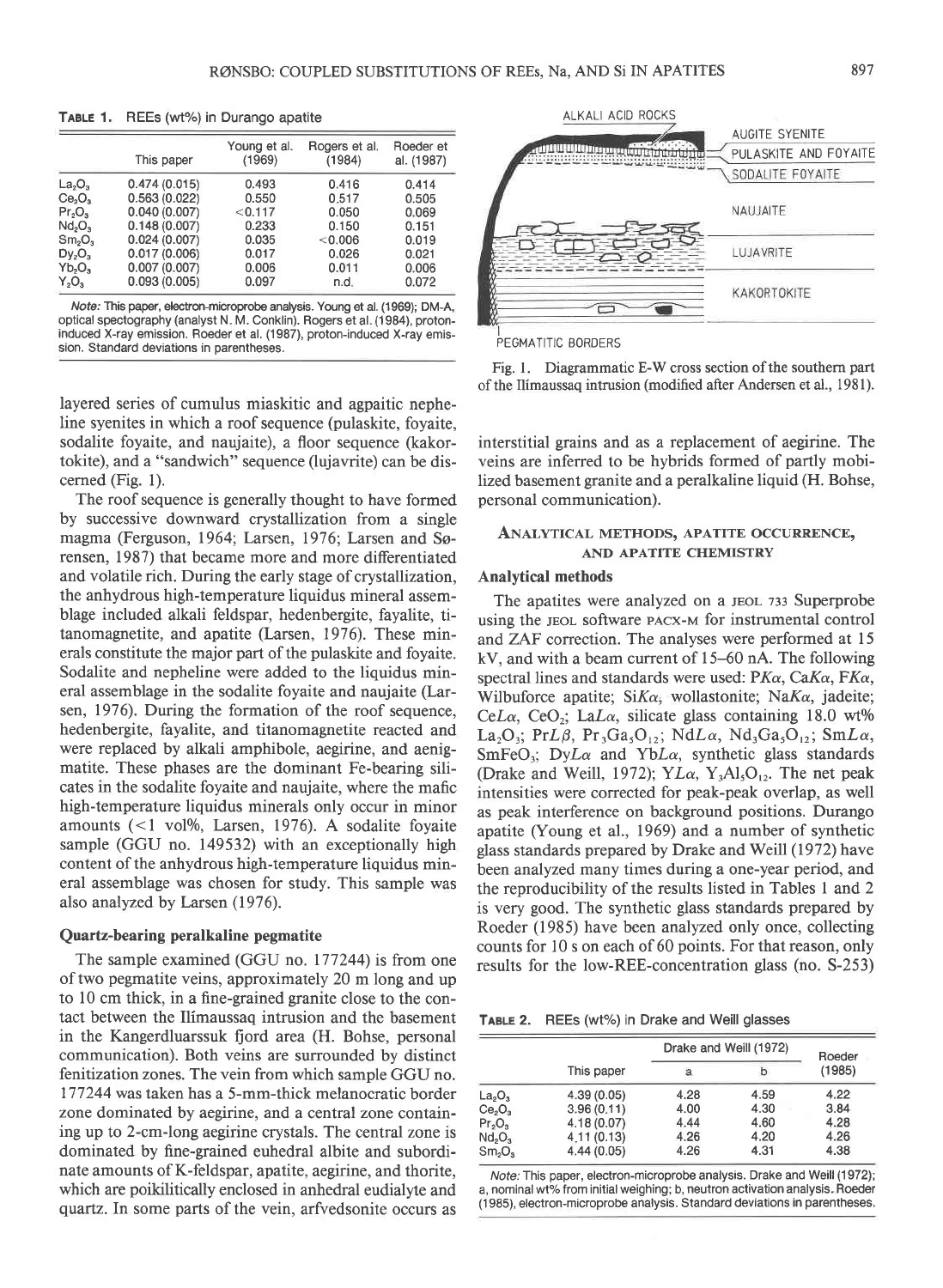

Fig. 2. Chondrite-normalized REEs of the Durango apatite: (a) Young et al. (1969); (b) Roeder et al. (1987); (c) Rogers et al. (1984); (d) this study.

are given (Table 3). The electron-microprobe analyses of the glass standards are in good agreement with the published results for most elements using other analytical methods (Tables 2 and 3).

The electron-microprobe analysis of the Durango apatite is compared with analyses of different samples from the same locality (Table 1). The present results for  $La<sub>2</sub>O<sub>3</sub>$ and  $Ce<sub>2</sub>O<sub>3</sub>$  agree well with the spectrographic analysis of Young et al. (1969), but differ from the analysis of Rogers et al. (1984) and Roeder et al. (1987). The differing results may indicate natural heterogeneity. For this reason, an evaluation of the REE analyses of the Durango apatite presented in this paper can most reasonably be done using the chondrite-normalized REE spectrum, assuming that despite different concentration levels, the normalized concentration profiles will have the same shape. The chondrite-normalized spectra are plotted in Figures 2a-2d. Except for Pr (Fig. 2a, Young et al., 1969) and Sm and Tb (Fig. 2c, Rogers et al., 1984), the chondrite-normalized profiles have the same shape; the microprobe results presented in this paper show the least scatter. The analyses of synthetic glasses and Durango apatite show that the electron-microprobe method applied in this investigation is very reliable, even for low REE concentrations.

TABLE 3. REEs (wt%) in glass 5-253 (Roeder 1985)

|    |            | Roeder<br>(1985) | Roeder et al. (1987) |       |      |  |
|----|------------|------------------|----------------------|-------|------|--|
|    | This paper |                  | a                    | b     | с    |  |
| La | 0.08(0.01) | 0.08             | 0.073                | 0.088 | 0.06 |  |
| Сe | 0.08(0.01) | 0.08             | 0.072                | 0.083 | 0.06 |  |
| Pr | 0.08(0.02) | 0.08             | 0.076                | ∸     | 0.08 |  |
| Nd | 0.08(0.01) | 0.08             | 0.076                | 0.083 | 0.08 |  |
| Sm | 0.08(0.02) | 0.08             | 0.068                | 0.086 | 0.06 |  |
| Dy | 0.07(0.02) | 0.08             | 0.095                | 0.080 | 0.06 |  |
| Yb | 0.07(0.03) | 0.08             | 0.076                | 0.081 | 0.06 |  |
| Y  | 0.08(0.01) | 0.08             |                      |       |      |  |

Note: This paper, electron-microprobe analysis. Roeder (1985), nominal wt% trom initial weighing. Roeder et al. (1987); a, proton-induced X-ray emission analysis; b, neutron activation analysis (average of three different analyses); c, electron-microprobe analysis. Standard deviation in parentheses.

## Apatite occurrence and chemistry

Augite syenite. Samples from the chilled margin and the middle part are rich in 0.05- to 0.3-mm apatite, which occurs as inclusions in the other liquidus phases. In a sample from the innermost facies, only two apatite crystals have been observed. One is a  $1.0 \times 0.5$  mm euhedral crystal, whereas the other is an interstitial, irregular grain. The major part of the euhedral crystal is homogeneous (based on a back-scattered electron image) with a total REE content of approximately 1 wt%  $REE<sub>2</sub>O<sub>3</sub>$  (Table 4,

TABLE 4. Microprobe analyses of Na-poor, REE-enriched apatite

|                                | Augite syenite<br>GGU 150722 |                |                             | Sodalite foyaite<br>GGU 149532 |       |  |
|--------------------------------|------------------------------|----------------|-----------------------------|--------------------------------|-------|--|
|                                | 1                            | $\overline{2}$ | 3                           | 4                              | 5     |  |
| $P_2O_5$                       | 41.11                        | 37.85          | 28.16                       | 29.62                          | 26.66 |  |
| SiO <sub>2</sub>               | 0.39                         | 2.16           | 7.32                        | 6.67                           | 8.17  |  |
| CaO                            | 55.00                        | 51.54          | 41.45                       | 43.64                          | 40.40 |  |
| Na <sub>2</sub> O              | 0.05                         | 0.06           | 0.00                        | 0.15                           | 0.15  |  |
| La <sub>2</sub> O <sub>3</sub> | 0.18                         | 1.19           | 3.67                        | 3.17                           | 4.07  |  |
| Ce <sub>2</sub> O <sub>3</sub> | 0.43                         | 2.71           | 7.89                        | 7.27                           | 8.90  |  |
| Pr <sub>2</sub> O <sub>3</sub> | 0.06                         | 0.30           | 0.89                        | 0.82                           | 1.01  |  |
| Nd <sub>2</sub> O <sub>3</sub> | 0.23                         | 1.37           | 3.46                        | 3.48                           | 4.14  |  |
| Sm <sub>2</sub> O <sub>3</sub> | 0.05                         | 0.32           | 0.67                        | 0.61                           | 0.76  |  |
| $Dy_2O_3$                      | 0.03                         | 0.20           | 0.29                        | n.a.                           | n.a.  |  |
| $Y_2O_3$                       | 0.10                         | 0.50           | 1.75                        | 1.03                           | 1.14  |  |
| F                              | 3.65                         | 4.10           | 2.20                        | 4.30                           | 4.43  |  |
| CI                             | < 0.01                       | 0.02           | 0.04                        | 0.04                           | 0.01  |  |
|                                | 101.29                       | 102.32         | 97.79                       | 100.80                         | 99.84 |  |
| $F.C = -O$                     | 1.55                         | 1.76           | 0.96                        | 1.82                           | 1.87  |  |
| Total                          | 99.74                        | 100.56         | 96.83                       | 98.98                          | 97.83 |  |
|                                |                              |                | Cations based on 25 oxygens |                                |       |  |
| P                              | 5.90                         | 5.59           | 4.61                        | 4.74                           | 4.43  |  |
| Si                             | 0.07                         | 0.38           | 1.42                        | 1.26                           | 1.60  |  |
| Ca                             | 10.00                        | 9.63           | 8.59                        | 8.84                           | 8.49  |  |
| Na                             | 0.02                         | 0.02           | 0.00                        | 0.06                           | 0.06  |  |
| La                             | 0.01                         | 0.08           | 0.26                        | 0.22                           | 0.30  |  |
| Ce                             | 0.03                         | 0.17           | 0.56                        | 0.51                           | 0.64  |  |
| Pr                             | 0.00                         | 0.02           | 0.06                        | 0.06                           | 0.07  |  |
| Nd                             | 0.01                         | 0.09           | 0.24                        | 0.24                           | 0.28  |  |
| S <sub>m</sub>                 | 0.00                         | 0.02           | 0.04                        | 0.04                           | 0.05  |  |
| Dy                             | 0.00                         | 0.01           | 0.02                        | n.a.                           | n.a.  |  |
| Y                              | 0.01                         | 0.05           | 0.18                        | 0.10                           | 0.12  |  |

Note: Augite syenite: 1, central part of euhedral crystal; 2, slightly REEenriched part of overgrowth on interstitial crystal; 3, rim zone of crystal 2. Sodalite foyaite: 4 and 5, oscillatory-zoned primary apatite.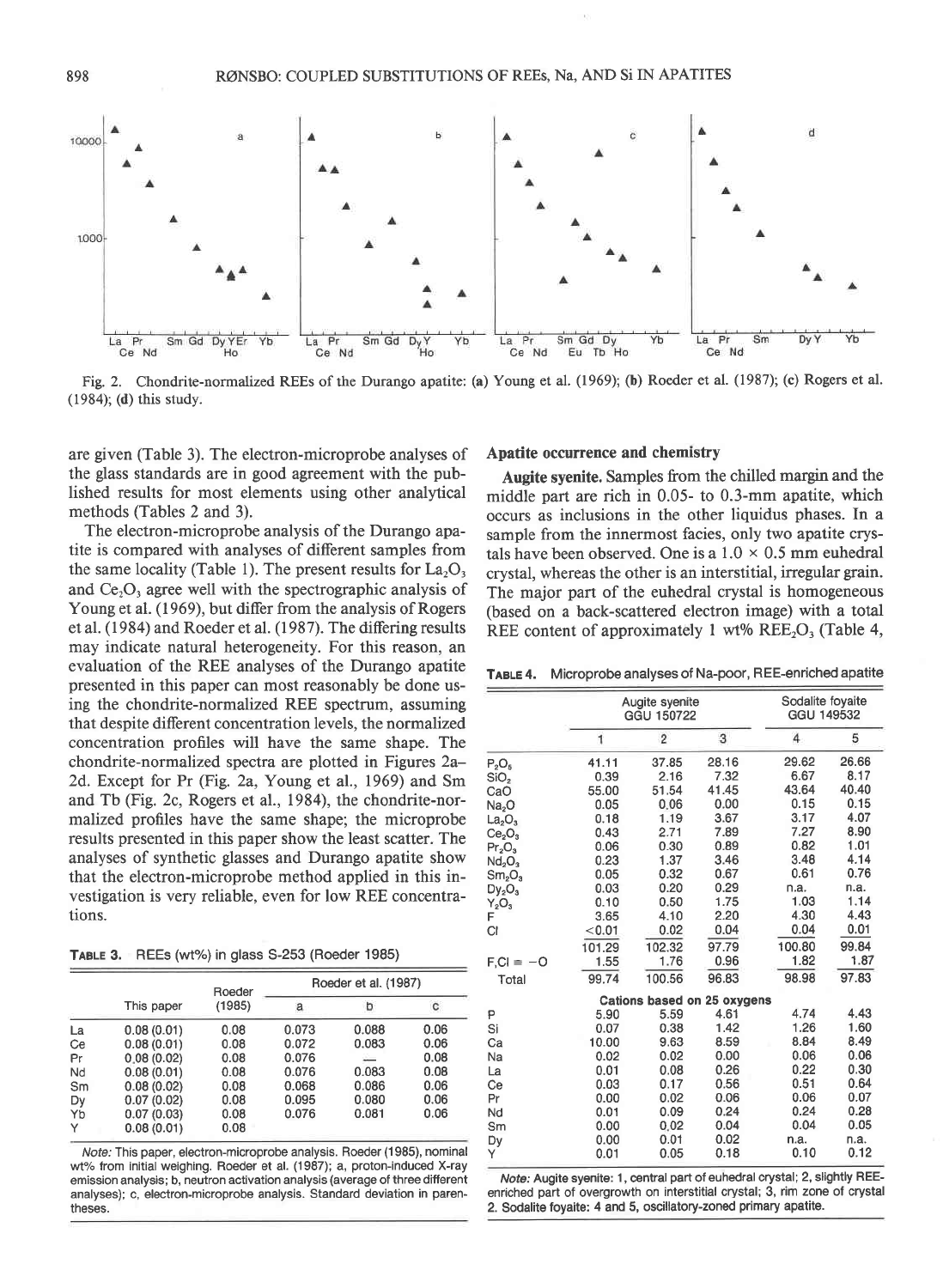|                                | Sodalite foyaite<br>GGU 149532 |        |       | Peralkaline pegmatite<br>GGU 177244 |       |       |                |
|--------------------------------|--------------------------------|--------|-------|-------------------------------------|-------|-------|----------------|
|                                | 1                              | 2      | 3     | 4                                   | 5     | 6     | $\overline{7}$ |
| $P_2O_5$                       | 39.20                          | 38.20  | 36.43 | 36.11                               | 40.37 | 38.53 | 37.50          |
| SiO <sub>2</sub>               | 1.21                           | 1.55   | 2.05  | 2.49                                | 0.17  | 0.32  | 0.39           |
| CaO                            | 50.20                          | 48.84  | 46.99 | 43.97                               | 52.64 | 46.14 | 38.30          |
| Na <sub>2</sub> O              | 0.68                           | 0.77   | 1.09  | 1.63                                | 0.61  | 1.95  | 3.09           |
| La <sub>2</sub> O <sub>3</sub> | 2.05                           | 2.41   | 3.57  | 3.27                                | 0.49  | 3.27  | 4.95           |
| Ce <sub>2</sub> O <sub>3</sub> | 2.95                           | 3.80   | 5.03  | 6.47                                | 1.43  | 5.16  | 8.79           |
| $Pr_2O_3$                      | 0.33                           | 0.45   | 0.51  | 0.60                                | 0.20  | 0.79  | 0.70           |
| Nd <sub>2</sub> O <sub>3</sub> | 0.99                           | 1.13   | 1.50  | 2.30                                | 0.85  | 1.28  | 2.23           |
| Sm <sub>2</sub> O <sub>3</sub> | 0.15                           | 0.17   | 0.19  | 0.66                                | n.a.  | n.a.  | n.a.           |
| $Y_2O_3$                       | 0.10                           | 0.17   | 0.26  | 0.46                                | n.a.  | n.a.  | n.a.           |
| F                              | 4.60                           | 4.28   | n.a.  | 3.07                                | n.a.  | n.a.  | n.a.           |
| СI                             | 0.01                           | 0.02   | n.a.  | 0.02                                | n.a.  | n.a.  | n.a.           |
|                                | 102.47                         | 101.79 | 97.62 | 101.05                              | 96.76 | 97.44 | 95.95          |
| $F.C = -O$                     | 1.94                           | 1.80   |       | 1.29                                |       |       |                |
| Total                          | 100.53                         | 99.99  |       | 99.76                               |       |       |                |
|                                |                                |        |       | Cations based on 25 oxygens         |       |       |                |
| P                              | 5.78                           | 5.71   | 5.56  | 5.56                                | 5.92  | 5.86  | 5.95           |
| Si                             | 0.21                           | 0.27   | 0.37  | 0.45                                | 0.03  | 0.06  | 0.07           |
| Ca                             | 9.37                           | 9.24   | 9.07  | 8.57                                | 9.77  | 8.87  | 7.69           |
| Na                             | 0.23                           | 0.26   | 0.38  | 0.58                                | 0.20  | 0.68  | 1.12           |
| La                             | 0.13                           | 0.16   | 0.24  | 0.22                                | 0.03  | 0.22  | 0.34           |
| Ce                             | 0.19                           | 0.25   | 0.33  | 0.43                                | 0.09  | 0.34  | 0.69           |
| Pr                             | 0.02                           | 0.03   | 0.03  | 0.04                                | 0.00  | 0.05  | 0.05           |
| Nd                             | 0.06                           | 0.07   | 0.10  | 0.15                                | 0.05  | 0.08  | 0.15           |
| Sm                             | 0.01                           | 0.01   | 0.01  | 0.04                                | n.a.  | n.a.  | n.a.           |
| Y                              | 0.01                           | 0.02   | 0.02  | n.a.                                | n.a.  | n.a.  | n.a.           |

TABLE 5. Microprobe analyses of Na-bearing, REE-enriched apatite

Note: Sodalite foyaite: 1 and 2, oscillatory-zoned part of late magmatic euhedral crystal; 3, irregularly zoned central part of crystal 1 and 2: 4, overgrowth on irregularly zoned crystal. Peralkaline pegmatite: 5 and 7, irregularly zoned rim on euhedral crystal; 6, oscillatory-zoned core of crystal in analyses 5 and 7.

analysis 1). The outermost 50–100  $\mu$ m of the crystal displays a distinct REE enrichment. Comparable REE enrichment is found in the intercumulus apatite overgrowth on the irregular grains (Table 4, analyses 2 and 3). Here the highest recorded total  $REE<sub>2</sub>O<sub>3</sub>$  content is approximately 18 wt%. In all analyses, Ce is the dominant REE. La and Nd are present in almost equal amounts, but increasing La/Nd ratios  $(0.78, 0.86,$  and  $1.06)$  indicate a relative La enrichment with increasing REE content. Inspection of the analyses in Table 4 shows that the increasing REE contents are accompanied by increasing Si contents, whereas the Na contents remain very low.

Sodalite foyaite. In general, apatite is very scarce in the sodalite foyaite and was not observed by either Ussing (1912) or Ferguson (1964). However, in the sample examined in this study, apatite is abundant and occurs mainly as inclusions in the hedenbergite cores and their aegirine-hedenbergite rims.

A comparison with apatite from the less-evolved rocks in the roof sequence (pulaskite and foyaite) makes it possible to identify three apatite generations in the sodalite foyaite sample (Rønsbo, 1986; Rønsbo, unpublished data): (l) primary apatite belonging to the anhydrous high-temperature liquidus mineral assemblage, (2) inegularly zoned apatite representing altered primary apatite, and (3) late apatite occurring as euhedral crystals intergrown with arfvedsonite and nepheline and as overgrowths on sec-



Fig. 3. Backscattered-electron image of apatite in quartzbearing peralkaline pegmatite showing oscillatory-zoned core and irregularly zoned rim.

ond-generation apatite. The late apatite was formed during the late magmatic stage as defined by Larsen (1977). The present study only deals with the first and third types of apatite, which crystallized from liquids with quite different peralkalinity.

The primary apatite in the sodalite foyaite has oscillatory zoning with a zone width varying from 0.1 to approximately 20  $\mu$ m. Selected microprobe analyses (4 and 5) showing minimum and maximum REE content are given in Table 4. These two analyses resemble the REErich apatite analyses from the augite syenite in all respects, except for a slight increase in the Na content.

Selected electron-microprobe analyses (1–4) of the late apatite are given in Table 5. These apatites are characterized by (l) distinct enrichment in Si and Na with increasing REE content and (2) a very pronounced relative heavy-REE depletion compared to the primary apatite.

Peralkaline pegmatite. Apatite is abundant in the peralkaline pegmatite. It occurs as prismatic crystals ranging from a few tenths of a millimeter up to almost I cm. All of the euhedral crystals examined with a length greater than 0.3 cm have oscillatory-zoned cores and irregularly zoned margins (Fig. 3), whereas most smaller crystals are irregularly zoned. Selected microprobe analyses (5-7) showing the compositional variation are given in Table 5. Like the late apatite in the sodalite foyaite, these apatites have a much higher La than Nd content. The most striking feature, however, is the increasing REE content accompanied by a pronounced Na enrichment and a low (0.17 to 0.39 wt%)  $SiO<sub>2</sub>$  content. A slightly higher  $SiO<sub>2</sub>$ content is observed in the irregularly zoned part of the crystals.

#### DISCUSSION AND INTERPRETATION

## Coupled substitutions

Inspection of analytical data in Tables 4 and 5 reveals that the necessary charge balancing during the REE3+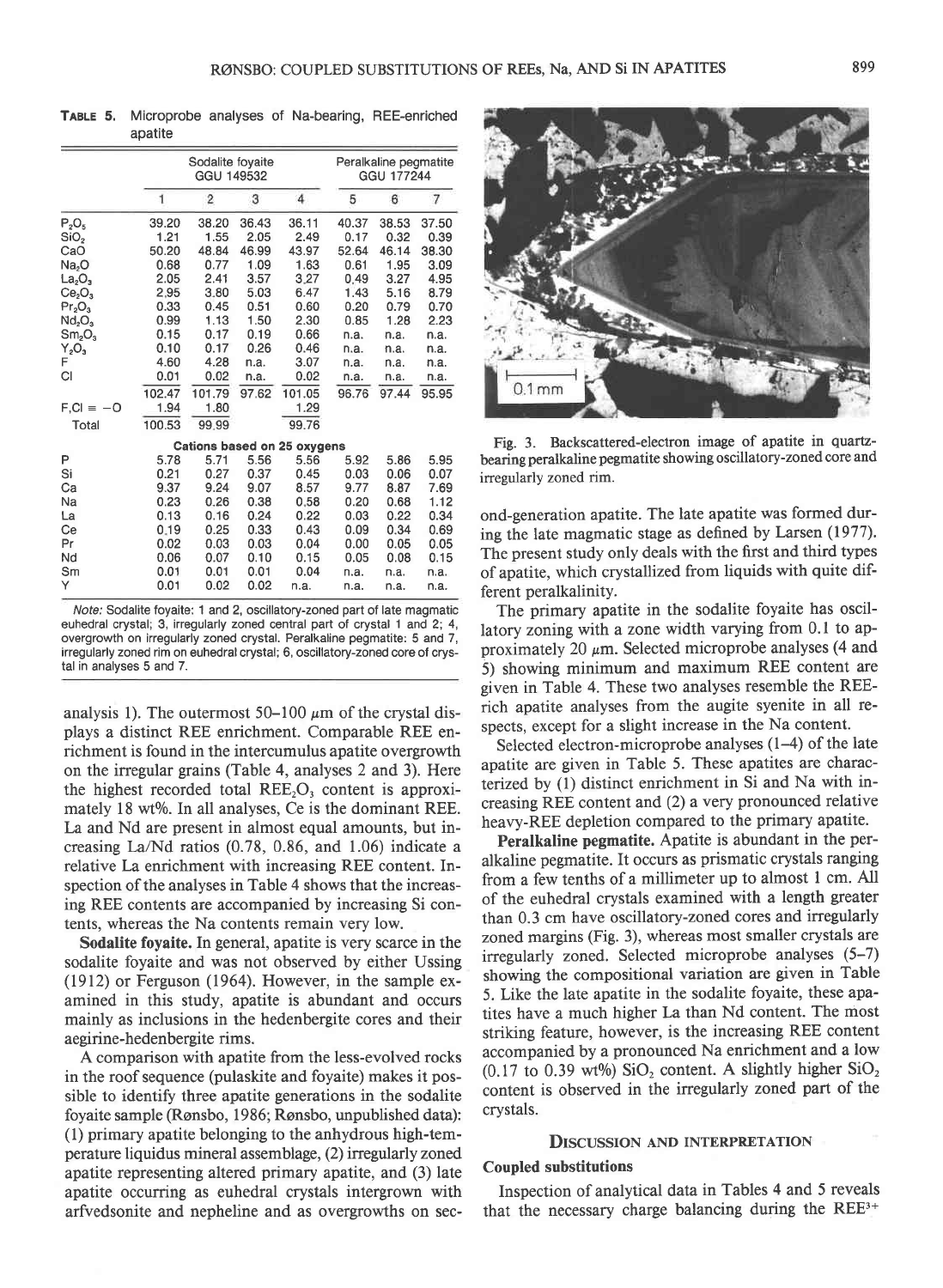



REE) in apatite. Symbols:  $\bullet$  augite syenite,  $\triangledown$  sodalite foyaite (Na-poor apatite),  $\diamond$  sodalite foyaite (Na-rich apatite),  $\blacktriangle$  quartzbearing peralkaline pegmatite. The three lines through the point (16,0) have the slopes  $-1$ ,  $-\frac{3}{4}$  and  $-\frac{1}{2}$ . The line with the slope  $-1$  represents the coupled substitution REE<sup>3+</sup> + Si<sup>4+</sup>  $\Rightarrow$  Ca<sup>2+</sup> +  $P<sup>5+</sup>$ .

substitution for  $Ca^{2+}$  in the apatite structure involves  $Si^{4+}$ and Na+.

An experimental investigation by Ito (1968) substantiates the existence of complete solid solution between apatite ( $Ca<sub>3</sub>(PO<sub>4</sub>)<sub>3</sub>OH$ ) and lessingite-(Y) (Y<sub>3</sub>Ca<sub>2</sub>(SiO<sub>4</sub>)<sub>2</sub>OH) under experimental hydrothermal conditions (500-700 'C, 2 kbar), but only incomplete solid solution between apatite and lessingite-(La)  $(Ca_2La_3(SiO_4)_3OH)$ . In both series, the coupled substitution follows the scheme:  $Ca^{2+}$  +  $P^{5+}$  = REE<sup>3+</sup> + Si<sup>4+</sup>. This REE enrichment in apatite can be best illustrated in a  $(Ca + P)$  versus  $(Si + REE)$ diagram, where the compositions will plot on a line, passing through the point (16,0), and with a slope of  $-1$  (Fig. 4). The diagram clearly shows that apatites from the augite syenite and the primary apatite in sodalite foyaite plot along this line, which represents enrichment of the "lessingite" end-member in apatite. The analyses of the Na-enriched, late apatite in the sodalite foyaite scatter around a line with a slope of  $-\frac{3}{4}$ , and the apatites from the peralkaline pegmatite approach a line with a slope of  $- \frac{1}{2}$ .

A plot of the analytical data on a Ca-REE-Na triangle (Fig. 5) reveals that apatite from the peralkaline pegmatite closely follows a trend defined by the substitution  $2Ca^{2+}$  = Na<sup>+</sup> + REE<sup>3+</sup>. These analyses fall close to the line passing through the point  $(16,0)$  with a slope of  $-0.5$ (Fig. 4). The presence of the  $2Ca^{2+} = Na^+ + REE^{3+}$  substitution in apatite has been suggested by Ronsbo (1986) and Roeder et al. (1987). The late apatite from the sodalite foyaite represents an intermediate compositional

Fig. 5. Diagram showing Ca-REEs-Na content of apatites. Symbols:  $\bullet$  augite syenite,  $\triangledown$  sodalite foyaite (Na-poor apatite),  $\diamond$  sodalite foyaite (Na-rich apatite),  $\triangle$  quartz-bearing peralkaline pegmatite.

trend, the result of almost equal contributions from the two coupled substitutions.

Na- and REE-enriched apatite analogues are known as the mineral britholite  $(Na, Ca,REE)_{5}(SiO_{4}, PO_{4})_{3}(OH, F)$ , and various Na-REE silicophosphates and silicates have been synthesized by Ito (1968). Neither britholite nor the synthetic phases, however, resemble the theoretical endmember  $Na<sub>5</sub>REE<sub>5</sub>(PO<sub>4</sub>)<sub>6</sub>(OH,F)<sub>2</sub>$  for this part of a new solid-solution series. The partial apatite data given by Larsen (1979) as well as the composition of apatite from Pajarito (Roeder et al., 1987) represent extensive substitution toward this end-member.

# Petrological implications

The coupled substitutions  $Ca^{2+} + P^{5+} \rightleftharpoons$  REE<sup>3+</sup> + Si<sup>4+</sup> and  $2Ca^{2+}$   $\Rightarrow$  Na<sup>+</sup>  $\div$  REE<sup>3+</sup> indicate that both the alkalinity and the silica activity of the liquid from which apatite crystallizes may control the composition of the REE-enriched apatite (Roeder et al., 1987). Experimental investigation of apatite crystallization and dissolution in crustal melts (Watson and Green, l98l) showed that the REE content of apatite is dependent on both the silica activity and the temperature of the magma. The apatite/ liquid REE partition coefficients increase with increasing silica activity and with decreasing temperature. However, there are no experimental data on the stability and compositional variation of REE-enriched apatite with respect to magma alkalinity.

The four generations of apatites from the augite syenite and sodalite foyaite examined in this study have crystallized from magmas ranging in composition from syenite to agpaitic nepheline syenite. For this reason, the results presented here give some indication of the relationship between changes in magma composition and the compositional variation of REE-enriched apatite. The present

 $3.0$ 

 $314$